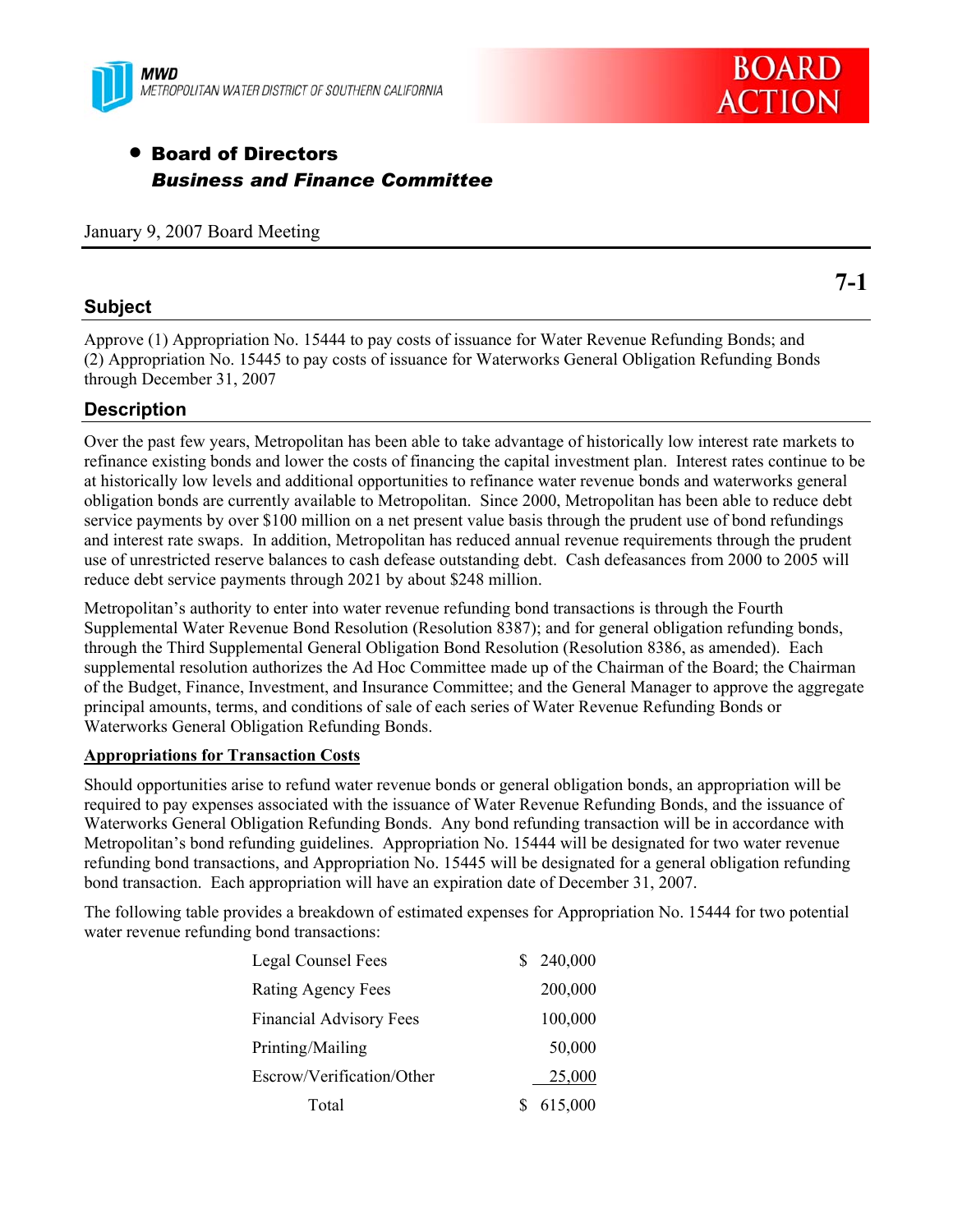The following table provides a breakdown of estimated expenses for Appropriation No. 15445 for a general obligation refunding bond transaction:

| Legal Counsel Fees             | S  | 100,000 |
|--------------------------------|----|---------|
| Rating Agency Fees             |    | 85,000  |
| <b>Financial Advisory Fees</b> |    | 50,000  |
| Printing/Mailing               |    | 25,000  |
| Escrow/Verification/Other      |    | 15,000  |
| Total                          | S. | 275,000 |

Actual expenses for each appropriation would be reduced if one or more of the proposed transactions are modified or do not occur. Expenses for bond refunding transactions are incorporated into the savings analysis reported to the Board (savings are reported net of all expenses). Staff is in the process of identifying refunding opportunities, and determining the financing teams to be used for any refunding transaction.

### **Policy**

Chapter 1.6 of Part 5 (Sections 235-239.4) of the Metropolitan Water District Act: Revenue Bonds Metropolitan Water District Administrative Code Section 5108: Capital Project Appropriation

# **California Environmental Quality Act (CEQA)**

CEQA determination for Option #1:

The proposed actions are not defined as a project under CEQA because they involve continuing administrative activities, such as general policy and procedure making (Section 15378(b)(2) of the State CEQA Guidelines). In addition, the proposed actions are not subject to CEQA because they involve the creation of government funding mechanisms or other government fiscal activities which do not involve any commitment to any specific project which may result in a potentially significant physical impact on the environment (Section 15378(b)(4) of the State CEQA Guidelines).

The CEQA determination is: Determine that the proposed actions are not subject to CEQA pursuant to Sections 15378(b)(2) and 15378(b)(4) of the State CEQA Guidelines.

CEQA determination for Option #2:

None required

## **Board Options**

#### **Option #1**

Adopt the CEQA determination and

- a. Authorize General Fund Appropriation No. 15444 in the amount of \$615,000 to cover the expenses associated with water revenue refunding bond transactions;
- b. Authorize General Fund Appropriation No. 15445 in the amount of \$275,000 to cover the expenses associated with a general obligation refunding bond transaction; and
- c. Authorize reimbursement of expenses paid from the General Fund by bond proceeds. The appropriations would expire on December 31, 2007.

**Fiscal Impact:** Reduction in debt service payments thereby mitigating anticipated increases in water rates and reducing the annual tax levy

**Business Analysis:** Authorization to fund costs associated with the issuance of water revenue and general obligation refunding bonds is required.